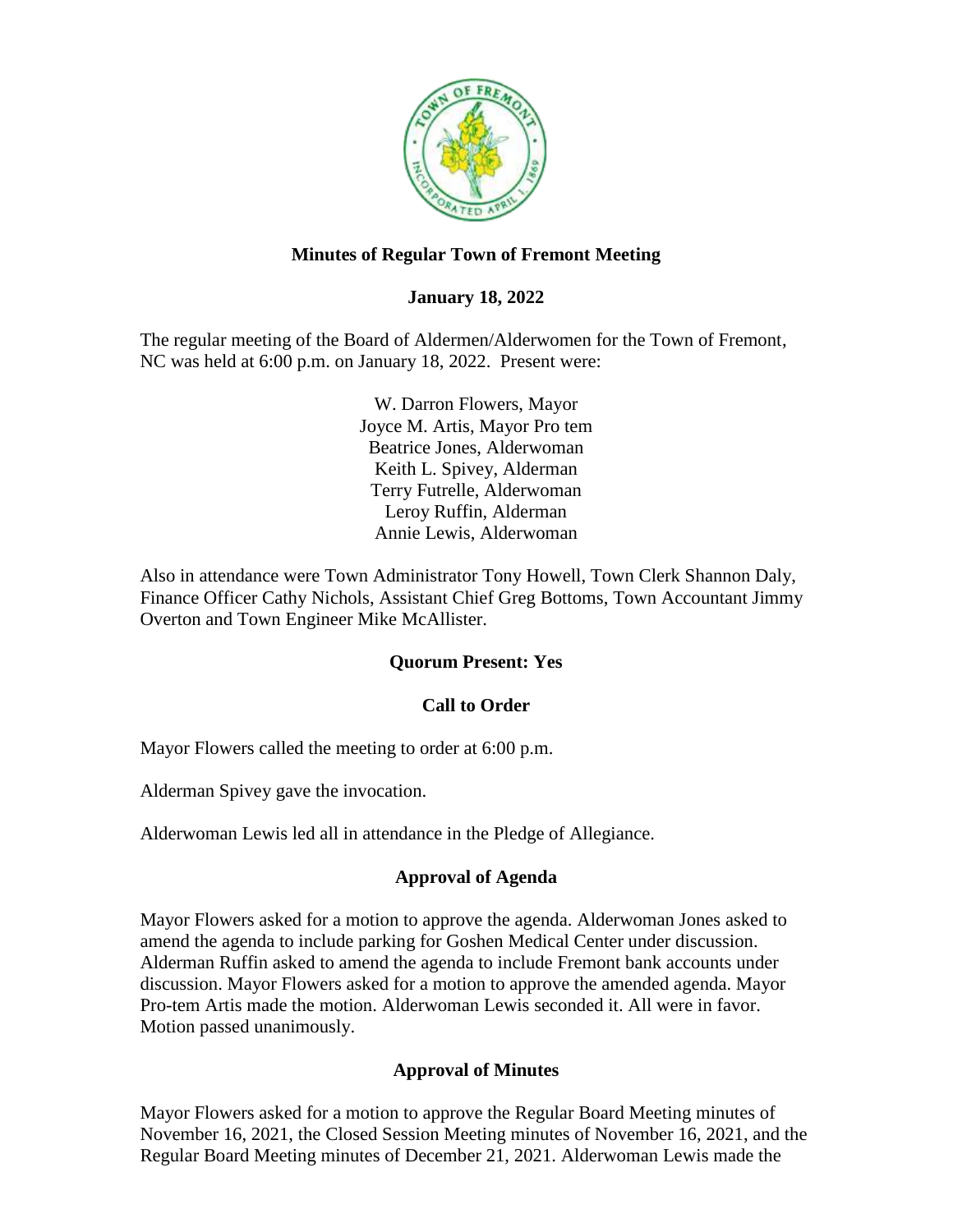motion. Alderwoman Jones seconded it. All were in favor. Motion passed unanimously. Alderwoman Jones stated that there were two corrections to the Closed Session Meeting minutes of December 21, 2021. She said that on the  $3<sup>rd</sup>$  page and the  $3<sup>rd</sup>$  paragraph from the bottom, the word not needs to be included and on the  $1<sup>st</sup>$  page, mine needs to be changed to mind. Mayor Flowers asked for a motion to approve the amended minutes of the Closed Session Meeting minutes of December 21, 2022. Alderman Spivey made the motion. Mayor Pro-tem Artis seconded it. All were in favor. Motion passed unanimously.

### **Public Comment**

Mayor Flowers opened the meeting for public comment.

Mr. Larry Jones from Norwayne Alumni and Friends located at 106 E. Norwayne Alumni Way gave a packet to each Board member and staff. He highlighted the items that were in the packet pertaining to investing in Fremont. He spoke about comparison investments in Southern Wayne County vs. Northern Wayne County and spoke about several things that could improve the Town of Fremont.

Lucille Jones, who resides at 803 Chestnut Street, stated that the trash cans need to be emptied at Martin Luther King Park. Mayor Pro-tem Artis stated that this is the 3<sup>rd</sup> or 4<sup>th</sup> time that Mrs. Jones has brought this to our attention. Mayor Flowers asked Mr. Howell to meet with Mrs. Jones to address this issue and Mr. Howell said he would.

Mayor Flowers closed the meeting for public comment.

#### **Speaker**

Mayor Flowers introduced auditor Phyllis Pearson. Mrs. Pearson gave the 2020/2021 year-end audit report. Alderwoman Jones asked Mrs. Pearson if the Board and management could meet with her next year to discuss the audit and to get her suggestions for improvements. She said that the reason she is asking for this is because there is a bill, S-423, in the Senate that if it passes, it will hold the elected officials personally accountable for the finances of the Town. She said in that case the Board would need to have thorough knowledge of the financial statements. Mrs. Pearson agreed and explained that she could do that if needed. Mr. Overton said the best time to do that would be before you start to do the budget for the year. The Board had many questions about the audit and the financial condition of the Town and Mrs. Pearson and Mr. Overton answered all questions. (See Action Section)

Mayor Flowers asked Mr. McAllister to speak. Mr. McAllister stated that the City of Goldsboro has a huge amount of debt and they are at 90% sewer capacity. He said that he thinks it is unfortunate that the City of Goldsboro is charging high sewer rates on small towns, who are already struggling. He said to counteract these sewer expenses, he has the troubled units list from DWQ, and they are starting the process for funding for April and fortunately, due to all the federal money, they will be flushed with cash this year. He said that we are doing an asset inventory assessment on the water and sewer systems and due to our condition it puts us in a better position to get grants.

Mr. McAllister said another positive is increasing revenue. He said he is working with a developer to build an 81 lot sub-division on Hwy 222. He said the developer has requested annexation and the Town will be getting Powell bill revenue, along with, water,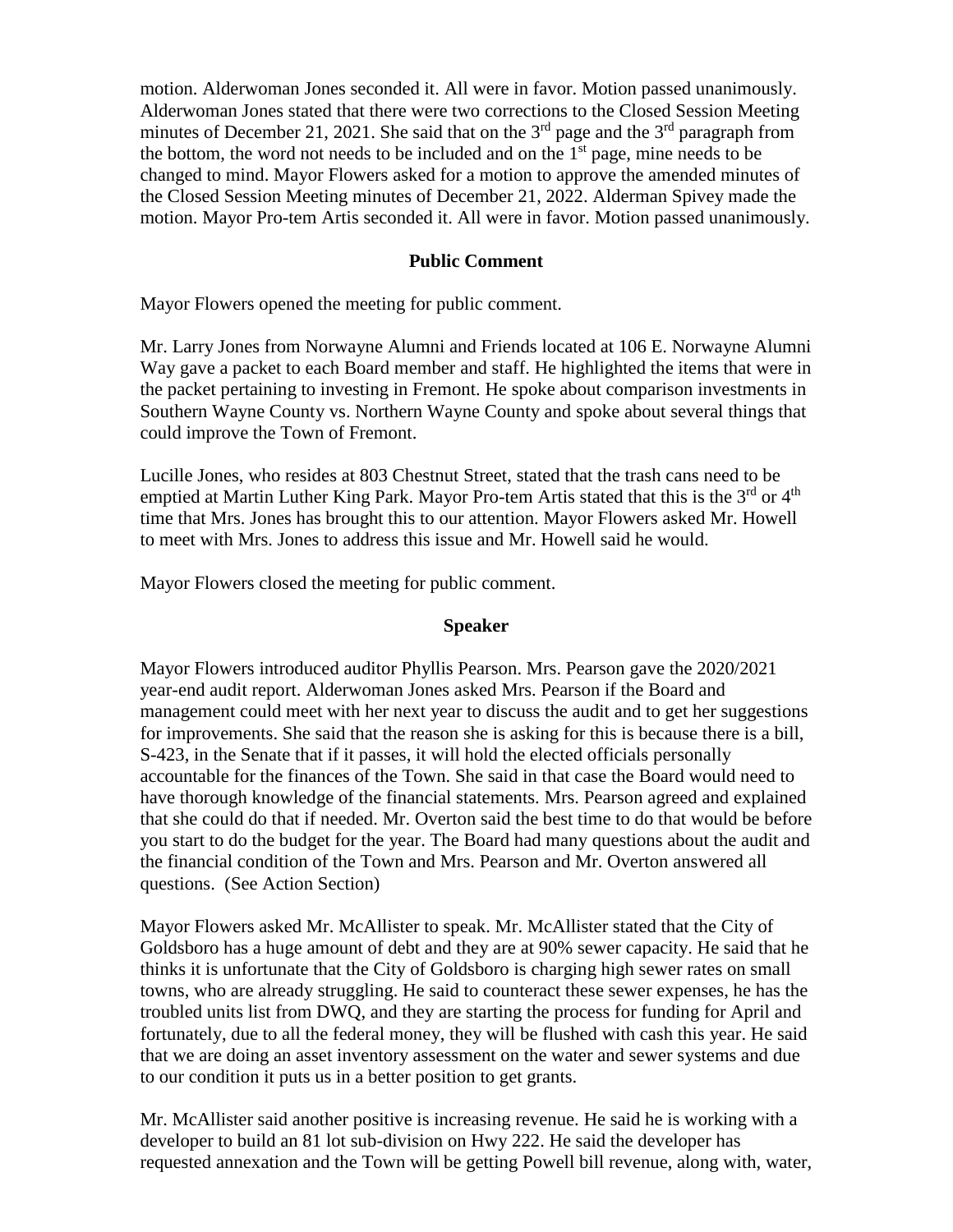sewer, and electric revenue and ad valorem tax revenue. He said that with \$175,000, 3 bedroom dwellings, it looks like the Town would increase the revenue by approximately \$340,000 annually. He said that there would be an increase of about \$41,000 in water, \$67,000 in sewer, \$115,000 in electric, 95,000 in property tax, \$3,000 to \$4,000 in Powell bill, and increase in garbage revenue. He said that this is a rough estimate. He said that he needed the Board to vote to set a public hearing for the next Board meeting for annexation of the subdivision. He said that the property will need to be re-zoned from an RA to an R-10 and will go before the Planning Board in February. He said after that, it will be brought to the them to approve before the annexation. (See Action Section)

Mr. McAllister stated that he and Mr. Howell had met with the school system and the architect last year and he has seen where they have gotten some funds approved from the NC lottery to cover the cost of over runs. He said the school system has contracted with him to put a pump station at the interchange at I-795 and Hwy 222. He said they are going to do it for the sole purpose of opening up that intersection for development. He said once we run water and sewer, development will come and hopefully we will get a Sheetz, Bojangles, or something to generate revenue.

Mayor Flowers asked Mr. McAllister if a pump station would be required for the subdivision at Hwy 222 and if so who would be responsible for it. Mr. McAllister said that the developer would be responsible for all costs associated with putting in the subdivision, which includes a pump station, water and sewer lines, electric lines, force main, storm drains, and roadways. He said it will be under a one-year warranty and after that, it will become the Towns. He said that the pump station at the interchange of I-795 and Hwy 222 will also become the Towns property.

Alderwoman Jones asked Mr. McAllister to explain the re-zoning for the subdivision on Hwy 222. Mr. McAllister stated that right now it is zoned RA – Residential Agriculture and it requires a minimum of 15,000 square foot. He said they want to re-zone it to an R-10, which that requires a minimum of 10,000 square foot.

Mr. McAllister stated that they received a letter from the CDBG and it appears they have released the funds. He said he is continuing to work on this project and hopefully soon we will be able to get the funds to cover the delinquent accounts that we incurred during COVID. He said that due to the increase in materials and labor, the budget we had may not cover all that we wanted to do. Mayor Flowers stated that we had two years to complete this project and wanted to know if this was still correct. Mr. McAllister stated that it was but we got an extension on this project.

#### **Reports**

Mayor Flowers asked Mrs. Daly to go over the November Billed and December Collected Financial Report. Mrs. Daly stated that she has added a few items to the report and they included vouchers, arrangements, budget billing, debt setoffs, and cutoffs. She said that she hopes these items help explain the difference between what was billed versus what we collected. She went over the report and stated that the total expenses for the month of December was \$276,566.47 and the total revenue was \$347,065.45, which is a profit of \$70,498.98. There was some discussion about the process of vouchers and the garbage expenses. Mrs. Daly pointed out that she had added the cash collections monthly summary report that shows all the monies that were collected for the month of December and asked the Board if this is a report that they would like to continue to have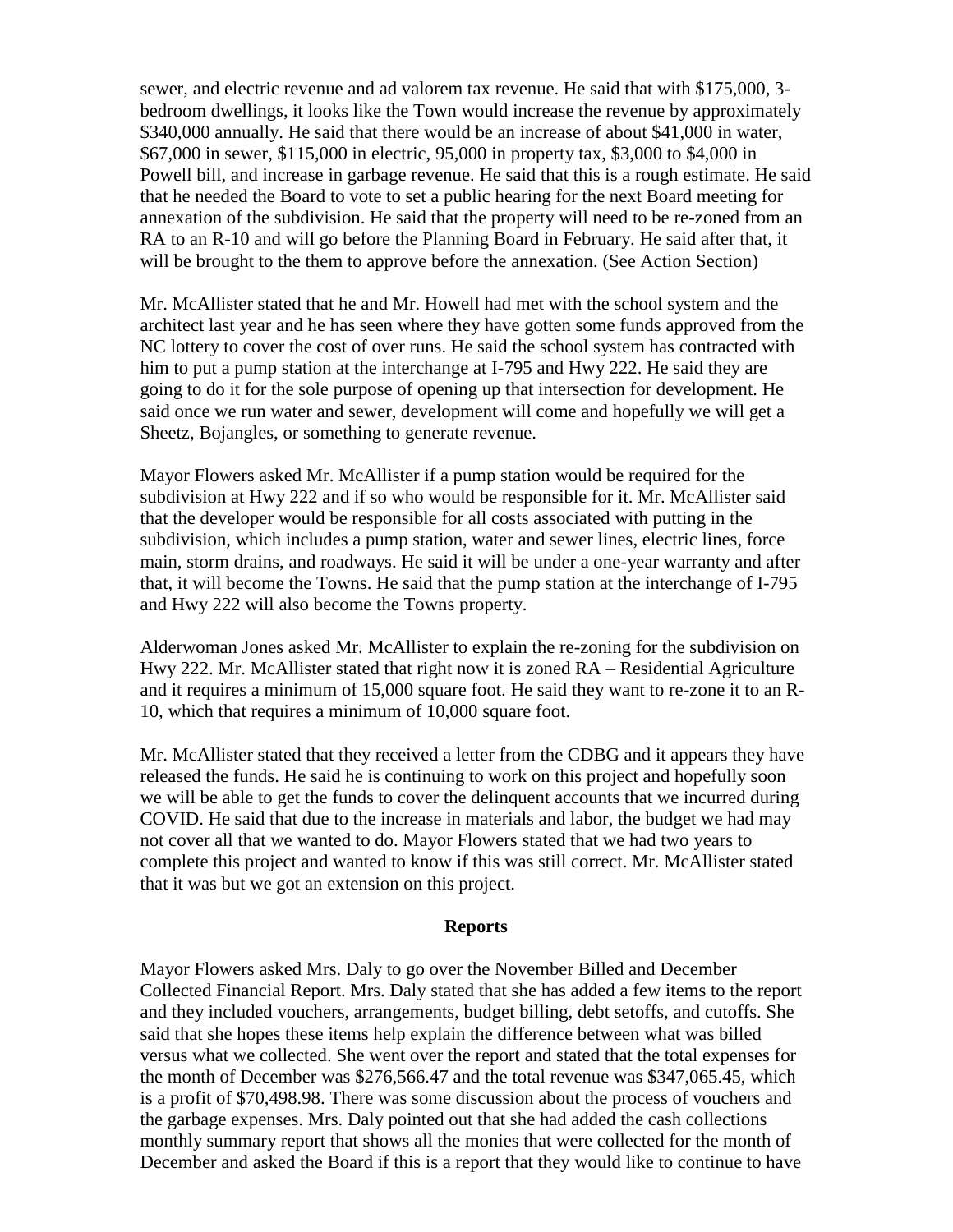and the Board said yes they would.

Mayor Flowers asked Mrs. Nichols if she didn't object he would ask the Board for any questions and prevent her from having to go over the financial reports. She said that was fine. Mayor Pro tem Artis stated that there was no balance for the General Fund under Capital Management Funds/Savings from June through December and wanted to understand why. Mrs. Nichols stated that there has to be an adjustment made but it will be very little in that account. She said that the report is showing that we have \$96,000 in the Powell bill, but we have spent some of the money which has not been transferred out. She said hopefully by the next Board meeting, Mr. Overton will make the adjustments so that we can see what we actually have that we can spend.

Mayor Flowers asked Mr. Howell to give the Public Works report. Mr. Howell stated that Mr. Pulley had wanted to attend the meeting but was unable to. He said that the repairs are being made to the generators and the pumps have been installed on Goldsboro Street. He said that these items were approved at a previous meeting to be fixed, using ARP funds. He said he and Mr. Pulley did quotes for the hot patches for the list of street repairs the Board had discussed. He said they contacted three companies and have gotten quotes from two of them. He said the lowest quote was from Asphalt Services, which was \$17,200 and will be good for 30 days. The other quote was from Barnhill at \$20,493. The difference is \$3,293. He stated that the Board had approved having these streets fixed and Mr. Howell said he recommended that we use Asphalt Services, because the quote was lower. He said we had \$24,200 left in Powell bill funds. There was some discussion about the list of repairs on the streets and how often we get Powell bill funds and when. Mayor Flowers asked the Board if there is any objections to using Asphalt Services to complete the street repairs and there was none.

Alderwoman Jones asked about the advertisement for the Public Works Director's position. Mr. Howell said that the advertisement in the League of Municipalities ended on January  $7<sup>th</sup>$ . He stated that the cost is \$100 for a month. He said that we did have two applicants, one that was an employee with us and one that is not. He said he contacted the applicant to see if he was still interested and what salary he was looking for and the applicant said he was interested and he would like \$60,000 a year with no benefits. Mr. Howell stated that he does not have any government experience, but has management in maintenance and he is a licensed electrician. He asked if the Board would like to interview the applicants. Mayor Flowers stated that if we are not going to advertise then we should think about interviewing the two applicants. Alderman Ruffin stated that due to our financial situation, he does not think we need to hire anyone right now because we cannot afford it. Alderman Spivey understood the financial situation, but he asked if the staff and Mr. Howell could handle the extra work by not hiring a Public Works Director. Alderwoman Jones stated that we are looking at only 4 months left in this fiscal year to have to pay the salary, not an entire year. Alderman Ruffin stated that he heard the auditor and accountant state that we do not have any money and we need to look at saving money until we get out of the financial situation we are in. Alderwoman Lewis stated that the staff right now has been doing a good job. Mr. Howell stated that the employee that has been stepping up to fill-in while we do not have a Public Works Director, may not be able or willing to continue to do both jobs without compensation. Mayor Pro-tem Artis asked if we could table the decision on compensating the employee until next meeting. (See Action Section)

Mayor Flowers asked Assistant Chief Bottoms to give the police report. Assistant Chief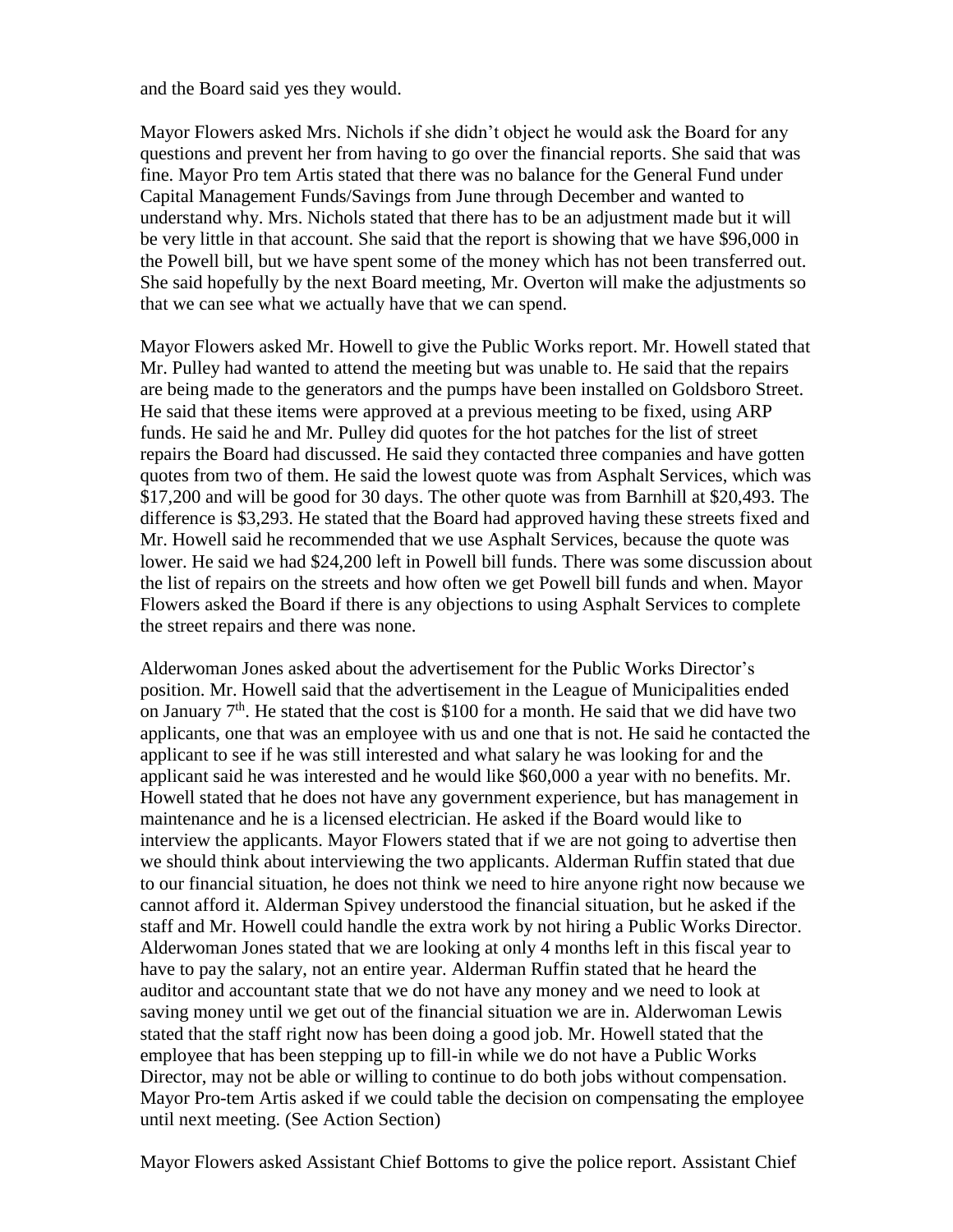Bottoms said that nothing major happened during the holiday season. He said that the grant for the AEDs have been approved and he is proceeding with the steps it takes to get the equipment in as soon as possible. He said training will be provided once they get the AEDs. Mayor Pro-tem Artis asked what the situation was about the other night at the corner of Dock and Norwayne Alumni Way. Assistant Chief Bottoms said that there was a lady that is going through a grieving period because she had a child pass away and she was out driving and misjudged the curb and went into the ditch. Alderman Ruffin asked if there could be something put there to warn drivers that there is a ditch there. Mr. Howell stated that he would check on that.

#### **Discussion**

Mayor Flowers stated that there is a paragraph on the agenda that addresses public comment, but we do not adhere to it. He asked the Board how they would like to address public comments. Mayor Pro-tem Artis said she does realize that it is in the agenda, but she does not think people read it and she thinks that it should be announced at every meeting to make the public aware of the proper procedure. Mayor Flowers stated that he doesn't see that the public comment time is a problem. He said the problem is if the Board wants the public participating throughout the meeting. Mayor Pro-tem Artis said that whoever is presiding over the meeting could address that issue. Mayor Flowers asked the Board to think about it and give him direction on how they want it handled. There was some discussion from Alderman Ruffin, Alderman Spivey, and Mayor Pro-tem Artis about the process being written in the agenda about public comments. They all agreed that we should follow this process. Mayor Flowers stated that he understands the wishes of the Board.

Mayor Flowers asked Mayor Pro-tem Artis to speak about arrangements. Mayor Pro-tem Artis asked the Board to refer to the minutes of November 16, 2021 where Alderwoman Jones stated that Mayor Pro-tem Artis mentioned at the last Board meeting to allow the committee to handle any situation that the staff could not handle or that was questionable. Mayor Pro-tem Artis said that there is a schedule of office hours for the Board at Town Hall and wanted to know if there is an issue with a customer if the Board member that is working could try to assist. Mayor Flowers stated that he would not want a system where citizens could by pass the staff. Mayor Pro-tem Artis said that there was an issue recently with a citizen and he did not get the answers he needed from the Town staff and he was going around Town talking negatively about the Town. She said she was asking if this type of situation happens, if the Board member that is working could try to help. Mayor Flowers stated that he would not be for this, but it is up to the Board. There was some discussion and it was determined that the motion will stand from November  $16<sup>th</sup>$  which states that if there is a problem that the staff cannot handle, they are to call the Special Committee for assistance.

Mayor Flowers asked Alderman Spivey to speak about the policy for financial assistance and calling customers. Alderman Spivey said he would like to table it until next meeting.

Mayor Flowers asked Mrs. Daly to speak about the property bids. Mrs. Daly said she wanted to give an update on the three property bids that the Board had accepted. She said she has advertised for upset bids and the ten days have passed. She said the three bids on 204 W. Ward Street, 920 S. Goldsboro Street, and 924 S. Goldsboro Street are now officially accepted. She said she has contacted two of the bidders and they will pay the complete price of the properties by the end of this week. She said that will be a total of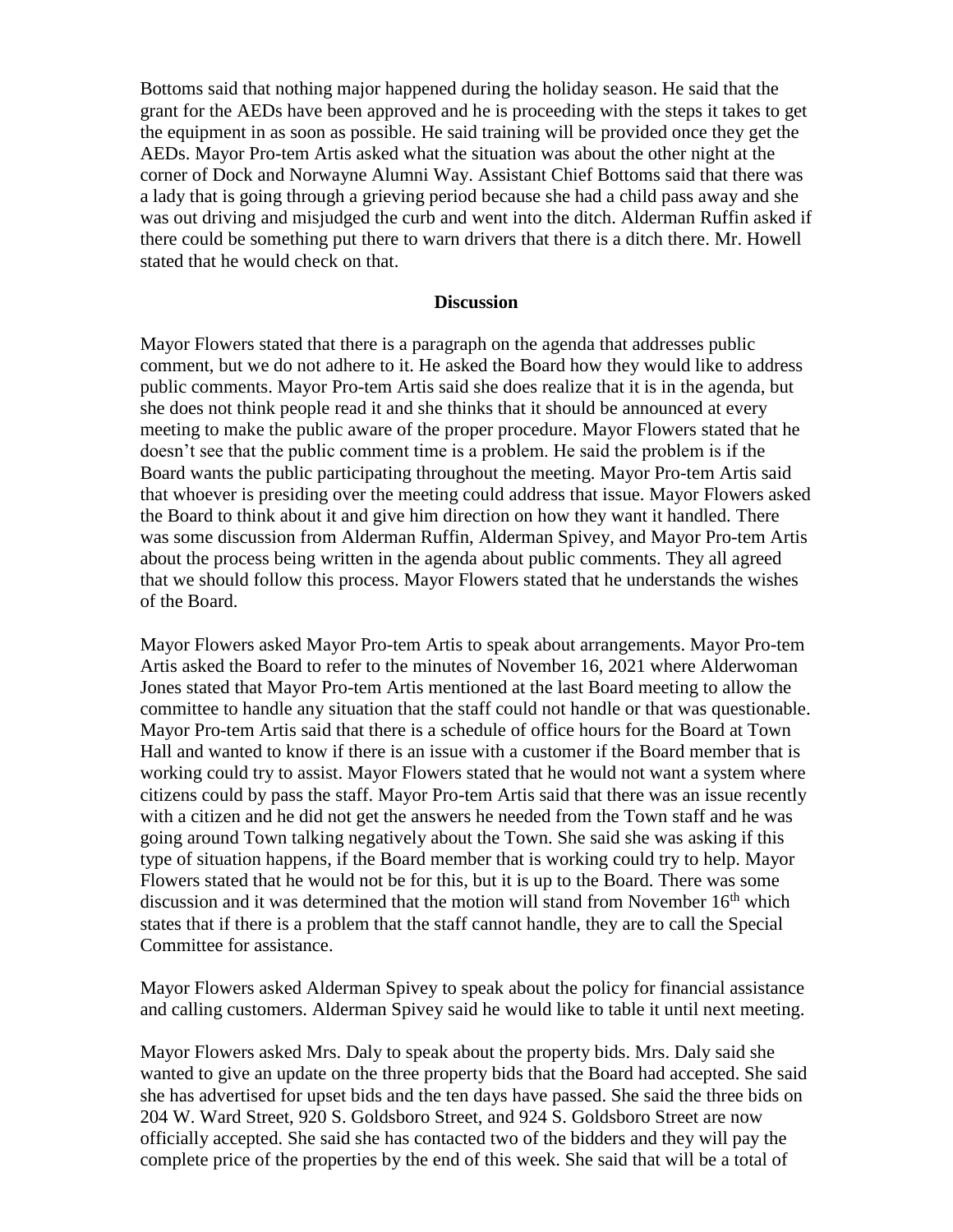\$12,160. She said that the property at 204 W. Ward Street is owned by the County and the Town and it has to be approved by the County Commissioners. She said she has sent the information to the County clerk and it will be put on the agenda for Friday. Mrs. Daly said she has spoken with our Town attorney and he is ready to start the paperwork to complete the sale of the two properties.

Mayor Flowers asked Alderwoman Jones to speak about the parking at Goshen. Alderwoman Jones said that the parking for Goshen is terrible. She said she saw someone in the Post Office who said he had an appointment with the dentist and there was no parking spaces available due to cars lined up for Goshen. There was much discussion about the problems with parking for COVID testing for Goshen Medical. It was determined that Mr. Howell will contact Goshen Medical to establish parking with directional signs.

Mayor Flowers asked Alderman Ruffin to speak about the Town's bank accounts. Alderman Ruffin stated we are having trouble trying to pin down our finances and we don't know where some of this money is going. He said he is recommending that we change the bank accounts and he has never known the Town to have changed the bank accounts in the past. He said since we are having so many issues with the finances, he feels we need new accounts. Mayor Pro-tem Artis stated that it may not be a bad idea to change our bank accounts.

#### **Action**

Mayor Flowers asked for the Board to accept the year-end audit. Alderman Spivey made a motion to accept the year-end audit. Alderwoman Lewis seconded it. All were in favor and the motion passed unanimously.

Mayor Flowers asked for the Board to make a motion to set the property annexation petition for 862 NC Hwy 222 for a public hearing at the February  $15<sup>th</sup>$  meeting. Alderwoman Futrelle made the motion. Alderwoman Lewis seconded it. All were in favor. Motion passed unanimously.

Mayor Flowers asked for a motion. Alderman Spivey made a motion to advertise for the Public Works Director's position in the League of Municipalities for another month at the cost of \$100. Mayor Pro-tem Artis seconded it. Four favored: Mayor Pro-tem Artis, Alderwoman Futrelle, Alderman Spivey, and Alderwoman Jones. Two opposed: Alderman Ruffin and Alderwoman Lewis. Motion passed by majority.

Mayor Flowers asked Mr. Howell to speak about the property bids. Mr. Howell said that we have received three bids and is asking the Board to decide if they would like to accept or deny the bids. He said we have a bid of \$1,200 for 202 E. Wayne Street, \$2,000 for 205 Dickinson Street, and \$1,500 for 405 S. Sycamore Street. He said his recommendation is to not accept the bids because they are too low. Alderwoman Futrelle said she thought they would accept the bid as long as it exceeds the tax value. There was some discussion about the bids. Mayor Flowers asked for a motion. Alderwoman Futrelle made a motion to accept the bids that are tax value or greater. Mayor Pro-tem Artis seconded it. All were in favor. Motion passed unanimously.

Mayor Flowers asked Mayor Pro-tem Artis to speak about the pay cycle for the Board stipend. Mayor Pro-tem Artis referred to the November meeting and stated that there was some discussion about the Board receiving their stipend every two weeks and that would put them on the same pay cycle as the Town staff. Mayor Pro-tem Artis made a motion